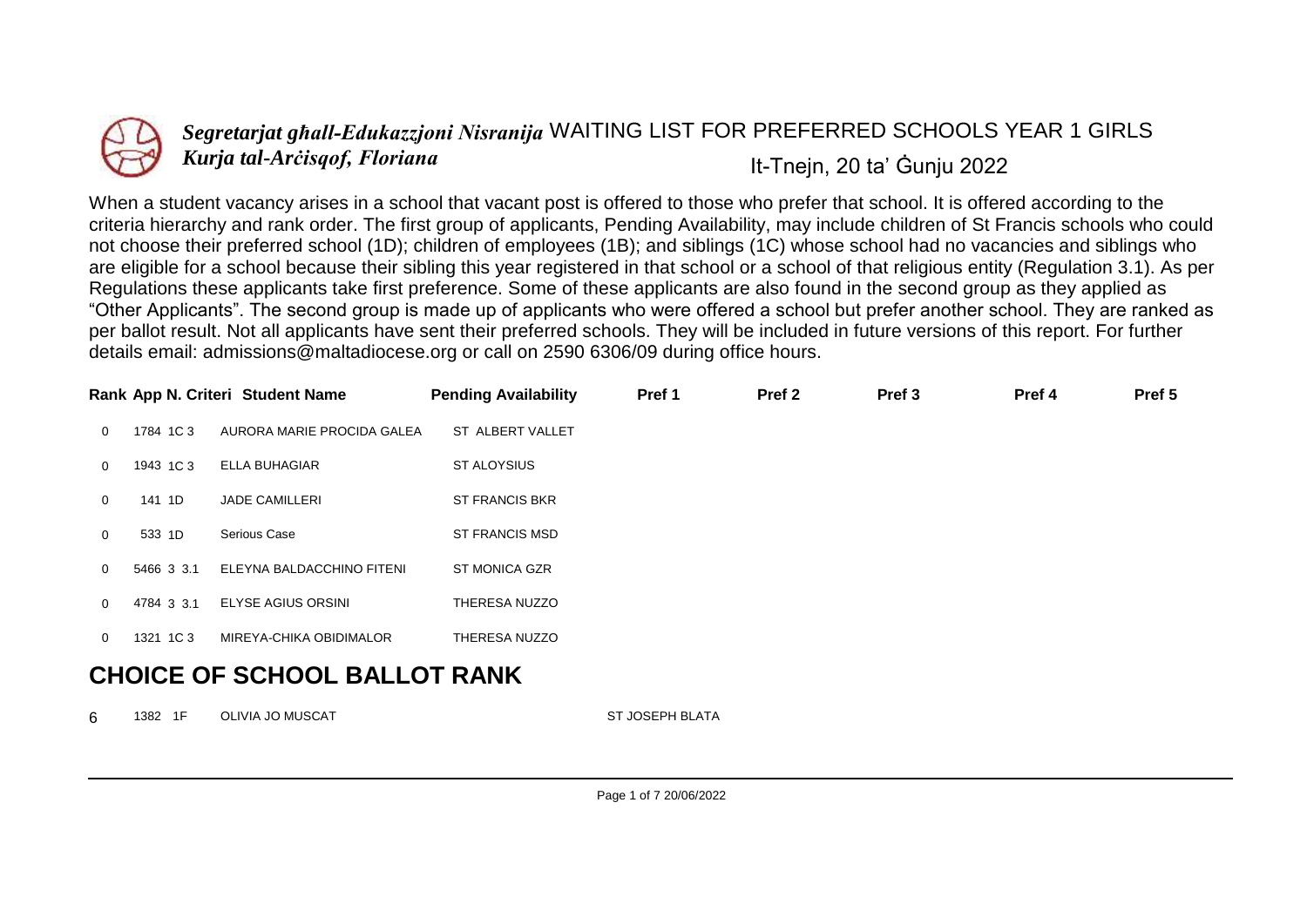|    |           | Rank App N. Criteri Student Name | <b>Pending Availability</b> | Pref 1               | Pref <sub>2</sub>    | Pref <sub>3</sub>    | Pref 4             | Pref 5 |
|----|-----------|----------------------------------|-----------------------------|----------------------|----------------------|----------------------|--------------------|--------|
| 9  | 1833 1F   | BETTINA DIMECH CONSIGLIO         |                             | ST ALOYSIUS          |                      |                      |                    |        |
| 15 | 4656 3    | SOPHIA CARLY REIGN CALLEJA PA    |                             | ST MONICA GZR        |                      |                      |                    |        |
| 18 | 2025 1F   | AMELIA CESAREO GRECH             |                             | <b>ST MONICA GZR</b> | <b>ST MONICA MST</b> |                      |                    |        |
| 24 | 4352 3    | NINA MAE AGIUS ZAHRA             |                             | <b>ST MONICA BKR</b> | ST MONICA GZR        | <b>ST MONICA MST</b> |                    |        |
| 25 | 6035 3    | TARYN VINTESSA TURNER            |                             | ST ALOYSIUS          | ST ALBERT            |                      |                    |        |
| 35 | 5684 3    | ALESSIA MAGRI                    |                             | <b>ST MONICA BKR</b> | ST MONICA GZR        |                      |                    |        |
| 36 | 1986 1C3  | NICOLE SCERRI                    |                             | ST MONICA GZR        | <b>ST MONICA BKR</b> | <b>ST MONICA MST</b> |                    |        |
| 40 | 4476 3    | <b>KATE BUSUTTIL</b>             |                             | ST MONICA BKR        | ST MONICA GZR        |                      |                    |        |
| 41 | 1357 1F   | <b>JENNA PSAILA</b>              |                             | <b>ST MONICA BKR</b> | ST MONICA GZR        |                      |                    |        |
| 49 | 1749 1F   | KATE ATTARD                      |                             | ST MONICA BKR        | ST MONICA GZR        |                      |                    |        |
| 50 | 1565 1F   | <b>JULIA VELLA</b>               |                             | ST MONICA BKR        | ST MONICA GZR        | ST MONICA MST        | ST ALOYSIUS        |        |
| 54 | 5010 3    | <b>MIA MIFSUD</b>                |                             | <b>ST MONICA MST</b> | <b>ST MONICA BKR</b> | <b>ST MONICA GZR</b> | <b>ST ALOYSIUS</b> |        |
| 57 | 1320 1B 3 | <b>JULIA MALLIA</b>              |                             | ST MONICA BKR        |                      |                      |                    |        |
| 58 | 4185 3    | KAIA KAMDEN IVY SCHEMBRI WIS     |                             | SACRED HEART         |                      |                      |                    |        |
|    |           |                                  |                             |                      |                      |                      |                    |        |

Page 2 of 7 20/06/2022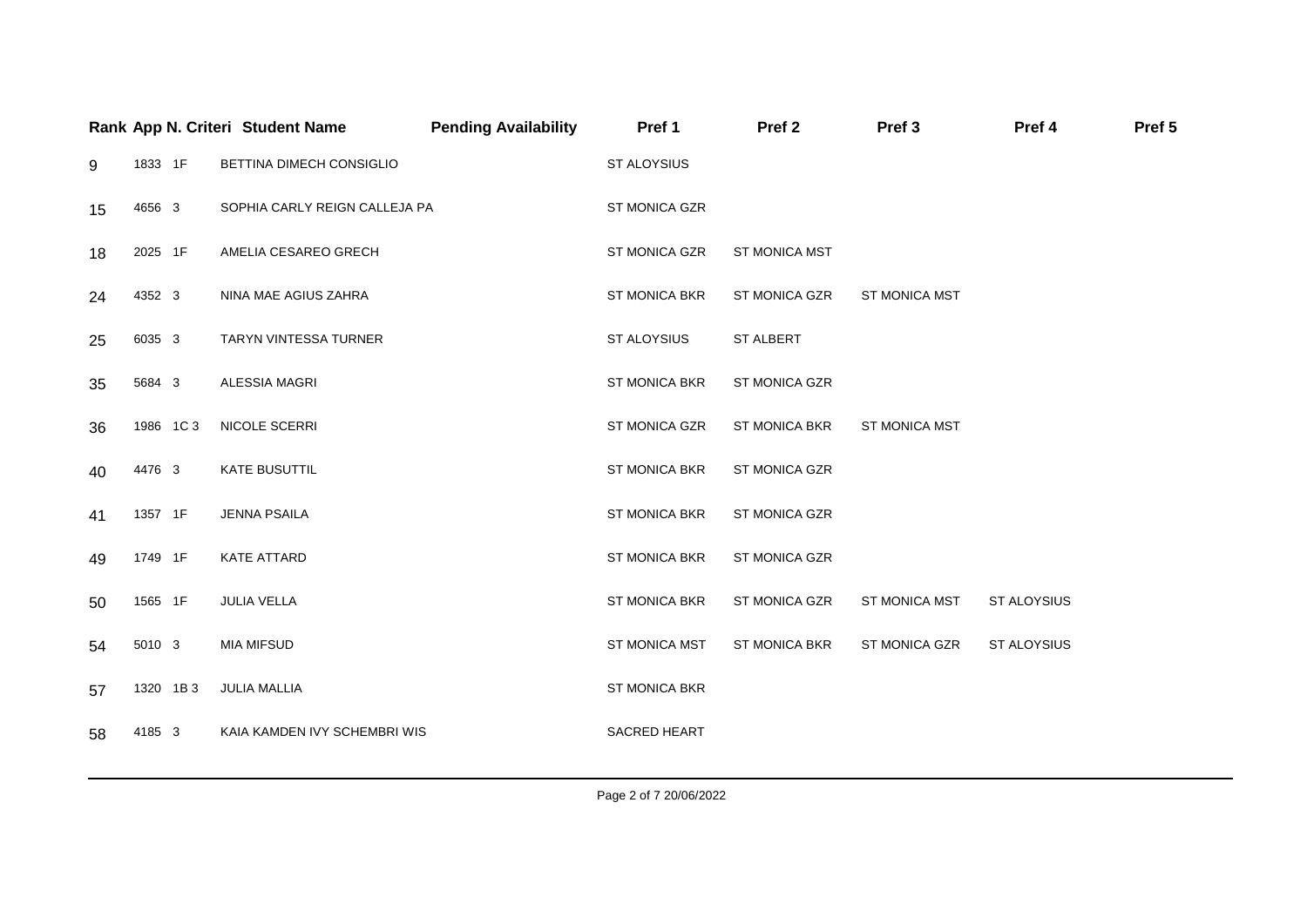|    |         | Rank App N. Criteri Student Name | <b>Pending Availability</b> | Pref 1                        | Pref <sub>2</sub>                            | Pref <sub>3</sub> | Pref 4                       | Pref 5           |
|----|---------|----------------------------------|-----------------------------|-------------------------------|----------------------------------------------|-------------------|------------------------------|------------------|
| 61 | 1607 1F | <b>EVE CILIA</b>                 |                             | ST MONICA MST                 | ST MONICA GZR                                |                   |                              |                  |
| 62 | 1373 1F | <b>GIORGIA CHIRCOP</b>           |                             | ST MONICA BKR                 | ST MONICA MST                                | ST MONICA GZR     |                              |                  |
| 66 | 5059 3  | ANA GIORDMAINA                   |                             | ST JOSEPH PLA                 | ST MONICA BKR                                | ST MONICA GZR     |                              |                  |
| 68 | 4350 3  | ZARA GALDES                      |                             |                               | ST JOSEPH BLATA ST DOROTHY ZBG ST MONICA BKR |                   |                              |                  |
| 74 | 1799 1F | <b>GIULIA CASSAR</b>             |                             | ST JOSEPH PLA                 |                                              |                   |                              |                  |
| 77 | 3308 3  | <b>MARTINA MAGRO</b>             |                             | ST JOSEPH BLATA ST JOSEPH PLA |                                              | ST MONICA BKR     | ST MONICA GZR                | ST JEANNE ANTIDE |
| 80 | 6115 3  | ANA PACE                         |                             | ST MONICA GZR                 |                                              |                   |                              |                  |
| 81 | 1718 1F | <b>GABY DIMECH</b>               |                             | ST MONICA BKR                 | ST DOROTHY ZBG                               |                   |                              |                  |
| 83 | 6154 3  | TERESA ZAMMIT DE GABRIELE        |                             | ST MONICA BKR                 | ST MONICA GZR                                | ST JOSEPH PLA     | ST JOSEPH BLATA SACRED HEART |                  |
| 84 | 6116 3  | AMY MICALLEF CANN                |                             | SACRED HEART                  |                                              |                   |                              |                  |
| 85 | 4520 3  | LEAH ABELA                       |                             | ST ALOYSIUS                   | <b>SACRED HEART</b>                          | THERESA NUZZO     |                              |                  |
| 86 | 5230 3  | ANDREA BEZZINA                   |                             | ST MONICA GZR                 | ST JOSEPH PLA                                |                   |                              |                  |
| 89 | 5012 3  | <b>EDITH ZAMMIT</b>              |                             | ST MONICA GZR                 | SACRED HEART                                 |                   |                              |                  |
| 91 | 4970 3  | <b>KATRINA TANTI</b>             |                             | ST DOROTHY ZBG                |                                              |                   |                              |                  |
|    |         |                                  |                             |                               |                                              |                   |                              |                  |

Page 3 of 7 20/06/2022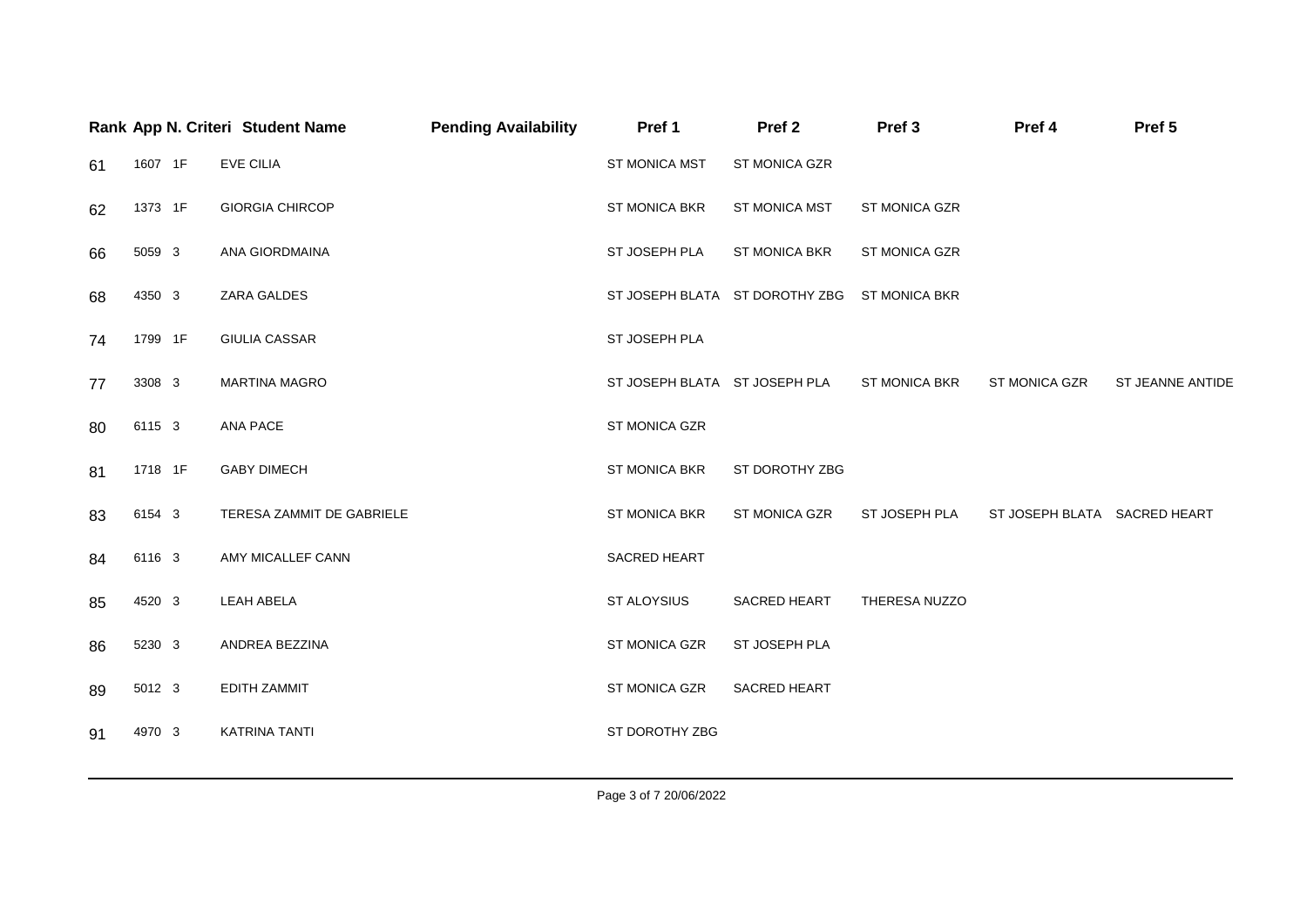|     |         | Rank App N. Criteri Student Name | <b>Pending Availability</b> | Pref 1                        | Pref <sub>2</sub>     | Pref <sub>3</sub>    | Pref 4               | Pref 5             |
|-----|---------|----------------------------------|-----------------------------|-------------------------------|-----------------------|----------------------|----------------------|--------------------|
| 92  | 4135 3  | EMILIA SAGE CASTELLANOS          |                             | <b>ST MONICA GZR</b>          | <b>ST MONICA MST</b>  | <b>ST MONICA BKR</b> |                      |                    |
| 94  | 5722 3  | EMMA SPADARO VASSALLO            |                             | ST JOSEPH PLA                 |                       |                      |                      |                    |
| 95  | 5762 3  | ELLIE ROSE MAGRO                 |                             | SACRED HEART                  |                       |                      |                      |                    |
| 98  | 1641 1F | <b>NAIA BUHAGIAR</b>             |                             | <b>SACRED HEART</b>           | <b>ST MONICA GZR</b>  | <b>ST MONICA BKR</b> | <b>ST MONICA MST</b> |                    |
| 99  | 6149 3  | <b>JULIA CASSAR</b>              |                             | <b>SACRED HEART</b>           | <b>ST MONICA BKR</b>  | <b>ST MONICA GZR</b> |                      |                    |
| 100 | 5988 3  | <b>KAYLEY CARUANA</b>            |                             | <b>ST MONICA BKR</b>          | <b>ST FRANCIS BKR</b> | <b>ST MONICA MST</b> | <b>ST MONICA GZR</b> | <b>ST ALOYSIUS</b> |
| 101 | 5572 3  | <b>BETHANY D'AGOSTINO</b>        |                             | ST JOSEPH SLM                 | <b>SACRED HEART</b>   | <b>ST MONICA GZR</b> | <b>ST MONICA BKR</b> | <b>ST ALOYSIUS</b> |
| 102 | 5113 3  | ELLA KRISZTINA TABONE            |                             | SACRED HEART                  |                       |                      |                      |                    |
| 104 | 3183 3  | VALENTINA ELIZA GAUCI            |                             | ST MONICA GZR                 | ST MONICA BKR         | SACRED HEART         | ST JOSEPH BLATA      |                    |
| 105 | 1511 1F | CARA DONOGHUE BALDACCHINO        |                             | <b>SACRED HEART</b>           | <b>ST MONICA BKR</b>  |                      |                      |                    |
| 106 | 5046 3  | TARA VICTORIA VAISHNAVI PARNI    |                             | ST JOSEPH SLM                 | <b>ST ALOYSIUS</b>    | SACRED HEART         | <b>ST MONICA BKR</b> | ST JOSEPH PLA      |
| 107 | 4559 3  | SOPHIE MAMO                      |                             | <b>ST MONICA BKR</b>          | <b>SACRED HEART</b>   | <b>ST JOSEPH SLM</b> | ST MONICA GZR        |                    |
| 109 | 1771 1F | <b>EMA FENECH</b>                |                             | ST JOSEPH BLATA ST MONICA BKR |                       |                      |                      |                    |
| 112 | 5788 3  | ERIKA BONANNO                    |                             | SACRED HEART                  | ST DOROTHY ZBG        |                      |                      |                    |
|     |         |                                  |                             |                               |                       |                      |                      |                    |

Page 4 of 7 20/06/2022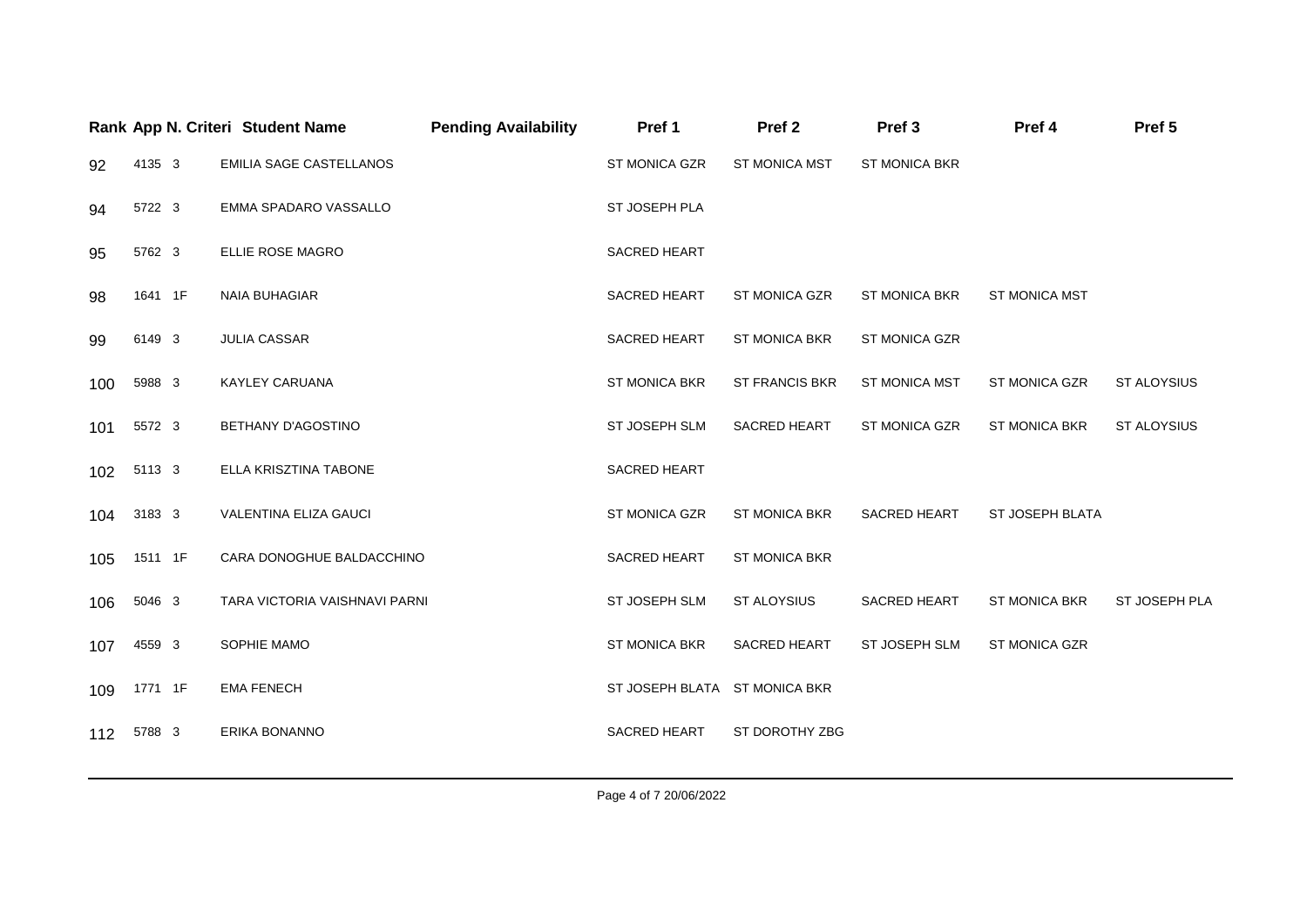|     |             | Rank App N. Criteri Student Name | <b>Pending Availability</b> | Pref 1                         | Pref <sub>2</sub>             | Pref <sub>3</sub>             | Pref 4               | Pref 5                |
|-----|-------------|----------------------------------|-----------------------------|--------------------------------|-------------------------------|-------------------------------|----------------------|-----------------------|
|     | 113 1392 1F | JADE EBEJER                      |                             | SACRED HEART                   | ST JOSEPH BLATA ST MONICA BKR |                               |                      |                       |
|     | 114 4787 3  | <b>EMMA CINI</b>                 |                             | <b>SACRED HEART</b>            | <b>ST MONICA BKR</b>          | ST JOSEPH SLM                 | ST ALOYSIUS          | <b>ST FRANCIS BKR</b> |
| 115 | 4988 3      | <b>EMELIE KARSJO</b>             |                             | <b>ST JOSEPH SLM</b>           | <b>ST MONICA BKR</b>          | SACRED HEART                  | <b>ST MONICA GZR</b> |                       |
| 118 | 1747 1F     | <b>ELSA GIGLIO</b>               |                             | ST ALOYSIUS                    | ST DOROTHY ZBG                | ST JOSEPH BLATA ST JOSEPH PLA |                      |                       |
| 119 | 1671 1F     | <b>LORA GATT CAMPBELL</b>        |                             | ST JOSEPH BLATA ST MONICA GZR  |                               | <b>ST MONICA BKR</b>          | <b>ST MONICA MST</b> |                       |
| 120 | 4856 3      | <b>MEGAN GERADA</b>              |                             | ST JEANNE ANTIDE ST JOSEPH PLA |                               |                               |                      |                       |
| 122 | 1719 1F     | HARLEY CAUCHI COLE               |                             | ST DOROTHY ZBG SACRED HEART    |                               | ST ALOYSIUS                   | ST MONICA GZR        | <b>ST MONICA BKR</b>  |
| 123 | 6144 3      | <b>LAURA MUSCAT</b>              |                             | ST JEANNE ANTIDE ST JOSEPH PLA |                               | <b>ST MONICA BKR</b>          |                      |                       |
| 124 | 5943 3      | POPPY VASSALLO                   |                             | ST MONICA BKR                  | ST MONICA MOSTA ST MONICA GZR |                               | SACRED HEART         |                       |
| 125 | 3238 3      | <b>AMELIA CRISTINA</b>           |                             | <b>SACRED HEART</b>            | ST ALOYSIUS                   | <b>ST MONICA GZR</b>          | ST JOSEPH SLM        | <b>ST MONICA BKR</b>  |
| 129 | 5930 3      | KAITLYN HOPE MIFSUD              |                             | ST MONICA GZR                  | <b>ST MONICA BKR</b>          | ST MONICA MST                 | ST JOSEPH SLM        | SACRED HEART          |
| 130 | 1542 1F     | <b>MAY CAMILLERI</b>             |                             | ST JOSEPH BLATA                |                               |                               |                      |                       |
| 131 | 5527 3      | <b>ELISA GENUIS</b>              |                             | ST DOROTHY ZBG SACRED HEART    |                               |                               |                      |                       |
| 132 | 5981 3      | <b>ELLA BORG</b>                 |                             | <b>ST MONICA BKR</b>           | ST MONICA GZR                 | SACRED HEART                  | ST DOROTHY ZBG       |                       |
|     |             |                                  |                             |                                |                               |                               |                      |                       |

Page 5 of 7 20/06/2022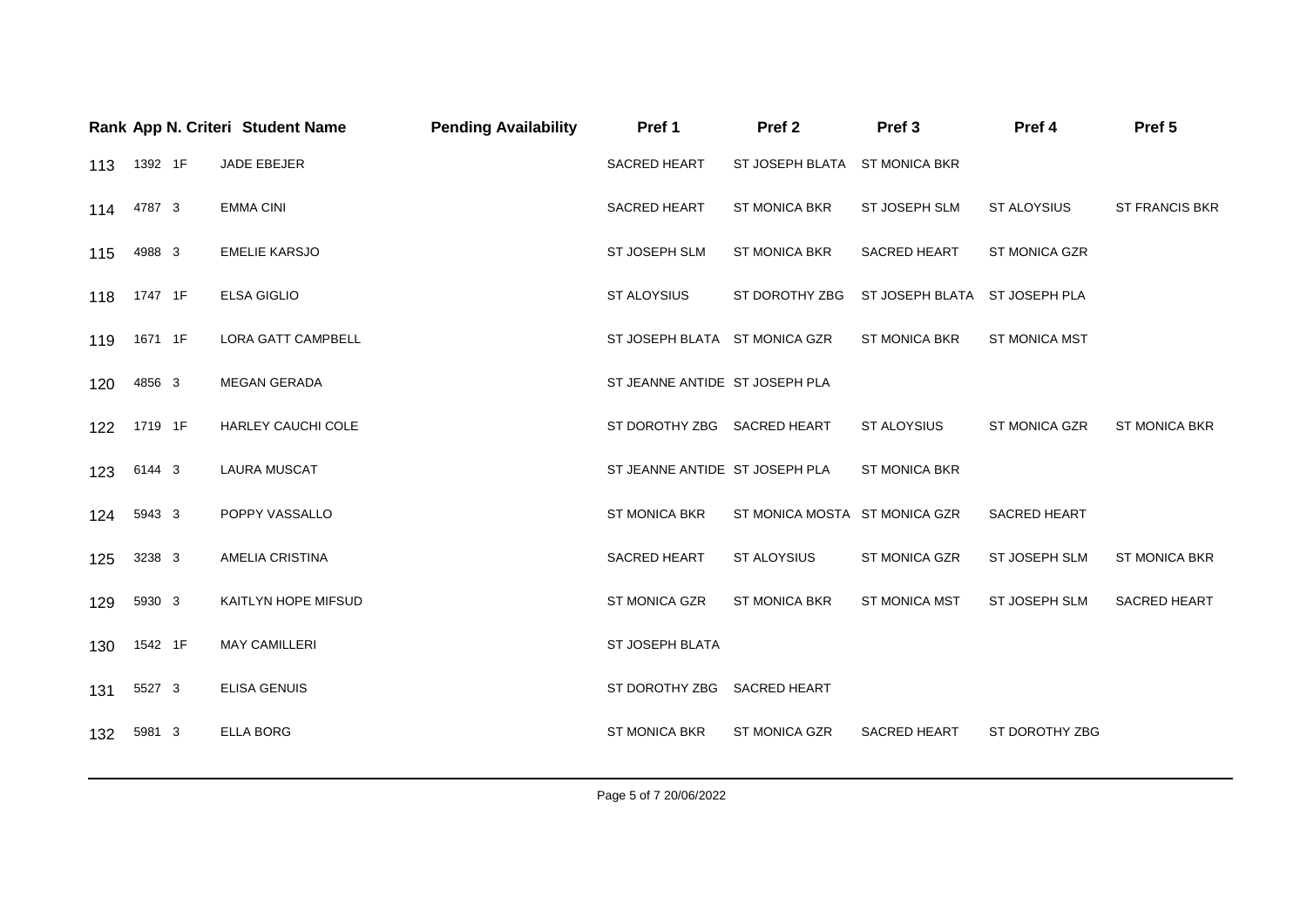|     |         | Rank App N. Criteri Student Name | <b>Pending Availability</b> | Pref 1                        | Pref <sub>2</sub>            | Pref <sub>3</sub>             | Pref 4                       | Pref 5             |
|-----|---------|----------------------------------|-----------------------------|-------------------------------|------------------------------|-------------------------------|------------------------------|--------------------|
| 133 | 5555 3  | HANNAH MICALLEF                  |                             | <b>ST MONICA BKR</b>          | ST DOROTHY ZBG ST MONICA MST |                               | <b>ST ALOYSIUS</b>           |                    |
| 134 | 5119 3  | YASMINE GAUCI                    |                             | SACRED HEART                  |                              |                               |                              |                    |
| 135 | 1660 1F | <b>JULIANA ZAMMIT</b>            |                             | <b>SACRED HEART</b>           | ST MONICA GZR                | ST JOSEPH BLATA ST JOSEPH PLA |                              | ST DOROTHY ZBG     |
| 136 | 1417 1F | <b>CHARLY MEJLAK</b>             |                             | <b>SACRED HEART</b>           | <b>ST MONICA MST</b>         |                               |                              |                    |
| 137 | 1741 1F | NORA MARIE SPITERI               |                             | ST JOSEPH SLM                 | ST DOROTHY ZBG SACRED HEART  |                               | ST JEANNE ANTIDE             |                    |
| 138 | 4827 3  | JASIELLE BEZZINA                 |                             | ST MONICA BKR                 |                              |                               |                              |                    |
| 139 | 4763 3  | <b>EMMA DEBONO</b>               |                             | <b>ST MONICA MST</b>          | ST JOSEPH SLM                | SACRED HEART                  | ST MONICA GZR                | <b>ST ALOYSIUS</b> |
| 140 | 4392 3  | <b>MARTINA GENOVESE</b>          |                             | <b>ST MONICA MST</b>          |                              |                               |                              |                    |
| 143 | 6140 3  | SARA CASILLO                     |                             | <b>ST MONICA BKR</b>          |                              |                               |                              |                    |
| 144 | 1344 1F | KATE LAUREN BEZZINA              |                             | ST MONICA BKR                 | ST MONICA GZR                | ST ALOYSIUS                   | ST JOSEPH BLATA SACRED HEART |                    |
| 146 | 4247 3  | ELENA CASTILLO                   |                             | ST MONICA BKR                 | ST MONICA GZR                | <b>ST FRANCIS MSD</b>         |                              |                    |
| 148 | 1436 1F | VALENTINA ZERAFA BOFFA           |                             | ST JOSEPH BLATA ST JOSEPH PLA |                              | ST DOROTHY ZBG SACRED HEART   |                              | ST JOSEPH SLM      |
| 149 | 6088 3  | ANN LEE                          |                             | ST MONICA GZR                 | <b>SACRED HEART</b>          | ST JOSEPH SLM                 |                              |                    |
| 152 | 4686 3  | <b>ILARIA BUTTIGIEG</b>          |                             | ST JOSEPH PLA                 | <b>ST JEANNE ANTIDE</b>      |                               |                              |                    |

Page 6 of 7 20/06/2022